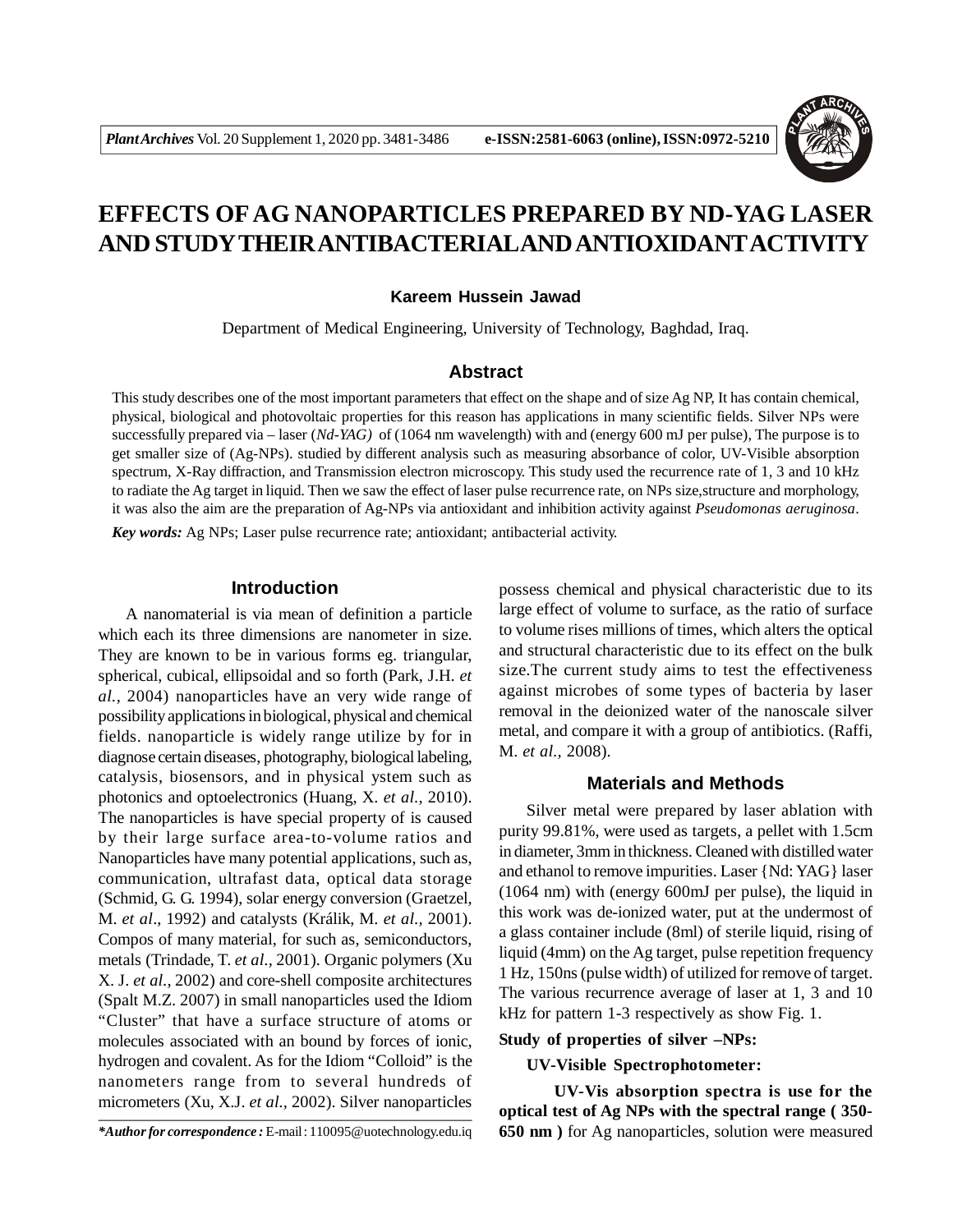Laser power supply Holde Nd:YAG Laser Container

**Fig. 1:** Laser ablation (Nd: YAG).

by UV-Vis double beam ectrophotometersSP-3000 plus (CE OPTMA TOKYO), the device was utilized in Departments of medical engineering, University of technology, Iraq.

#### **XRD (X-Ray diffraction):**

XRD Pattern in order to research the structural characteristic, and the crystal expansion of silver colloidal nanoparticles, the XRD test were made using (XRD, 6000 SHIMADZU, Japan). The exporter of X-ray irradiation was CuKá radiation with (0.15405 A0) wavelength and scan corner was  $2\theta = (20{\text -}60)$  grade. utilize the sherrer technigue (Swarnkar R.K. *et al.,* 2011):

$$
D = 0.94 \lambda/\beta \cos \theta \tag{1}
$$

### **Transmission electron microscopy (TEM):**

Metal oxides nanoparticles suspension in order to get the morphology properties. TEM (kind CM10 pw6020, (Philips/Germany). TEM images of the nanoparticles were obtained at operating voltage of 200 KeV, with 0.3 nm resolution. The analysis Pattern for TEM were prepared via spreading a drop of nanoparticles sol onto standard silver (200 meshes), the instrument was used in electronic microscope center - College of Medicine/ Al-Nahrien University, Iraq.

### **Antibacterial activities of AgNPs:**

Determination of minimum Inhibition concentrations (MICs) of Silver nanoparticales against bacteria. The Inhibition activity from the synthesized AgNPs is estimated through the fixing from the minimum inhibitory concentration (MIC) via the micro dilution technigue in the culture broth{8}. Further dilutions were prepared to concentrations ranging from (10000-50) mg/ml. Briefly, 100 µl of sterile Muller Hinton liquid was placed into the wells of the first column and others columns of the 96 well micro plate, Subsequently, 100 µl of nanoparticles of highest concentration (10000mg. ml<sup>-</sup>) was added to the first place of the microtiter plate and mix with the medium; this results in a Ag NPs conc. of 5000 mg/ml; serially,

100µl were transport to the following wells reject 100 µl of the mixture in the last column the total size for any well was 100  $\mu$ l. All wells were inoculated with 5  $\mu$ l of an overnight culture (1.5  $\times$  108 CFU/ml) of pathogenic bacteria isolates. Microtiter plates were covered and save at 37°C for 24h. The MIC was determined at a concentration which no visible growth could be observed after sub culturing on Nutrient agar (Gudiña, E. J. *et al.,* 2010).

# **Study the ability of Ag NPs to scavenge Free radicals using (DPPH):**

The Antioxidant activity was measured using DPPH assay with minor adjustments according to Tailor and Goyal method. each model compounds  $(10 \mu L)$  were mixed with ethanol at concentration 100% (490 µL) and then add the amount to 1 mL via complet of DPPH liquid (Corina, C. *et al.,* 2013). Thence subsquent together keep at room temperatures at fifteen 15 minute. And was calculated conferring to the equation:-

Scavenging % = Absor of control-Abosrof sample\Absor of control  $\times$  100%

#### **Statistical Analysis:**

All of the tests were conducted in triplicate. Data were reported as means ± standard deviation.

### **Results and Discussion**

Fig. 2A. shows the prepared samples of Silver colloidal NPs, Where we can see that the color of Ag NPs *Suspension* in deionized water at different pulse number (50, 75 and 100) pulse. The color of colloidal NPs are varied of yellow to brown as the removal pulse number growth, the colors changes depends size of the nanoparticles and strongly concentration.

Fig. 2B. We see the absorption spectra of nanoparticles solutions. The absorption peaks around 420nm..The growth in the production of nanoparticles concentrations is due to the growth in the number of pulses as well increased laser pulse repetition rates through the movement of the wavelength lead to a decrease in the wavelength. count on to the Mie theory (Binh, N.T., *et al.,* 2008). increasing of laser pulse recurrence lead to particles size reduction That is, the higher the repetition the laser, the greater the interactions of the particles produced with the laser light.

Fig. 3. The TEM image of Ag NPs prepared at 600 mJ for 100 pulses presents the histograms of size distributions of synthesized nanoparticles. The size distribution Ag NPs having a diameter in the range 5-40 nm were obtained and spherical shape nanoparticles were dominated. While the higher peak corresponds to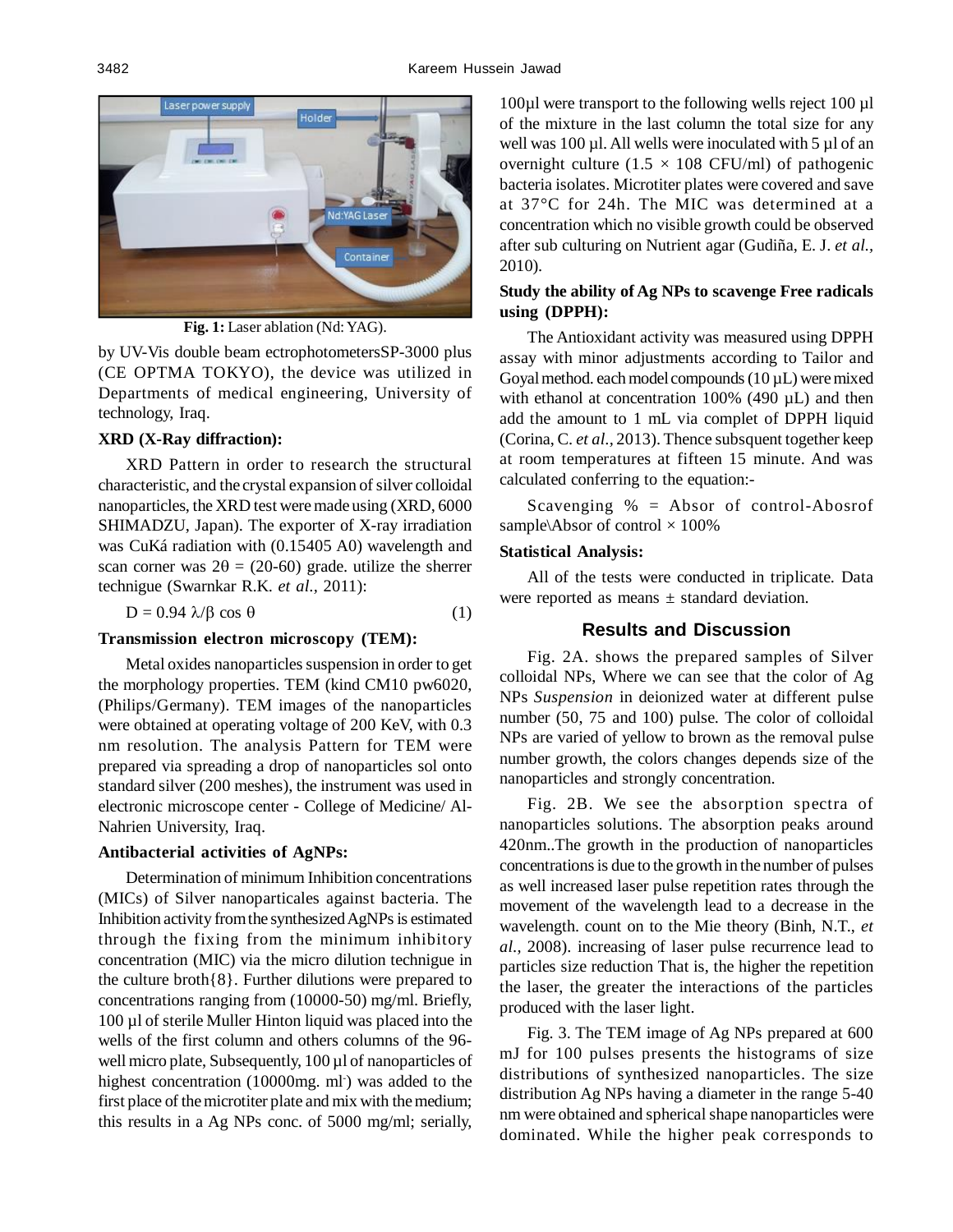

**Fig. 2:** (A) Color colloidal and (B) UV-vis of AgNPs prepared by laser ablation in DIW and different pulses number 50, 75 and 100pulses.

nanoparticles with smaller sizes (centered around 20 nm), and the number of particles used in these distributions was 122 particles. TEM results suggest a critical dependence of the laser energy and ablation process duration on the size.

Fig. 4. The crystalline nature of the Silver NPs, strong XRD peaks were appeared equal (311), (220), (200),(111) level at 20 angles 77.64 $\degree$ , 64.54 $\degree$ , 44.38 $\degree$  and 38.28 $\degree$ . was this perfect compatibility with the unit cell of the face centered cubic structure (JCPDSileNo.04-783). The volume of Silver NPs approved to the XRD was about 5.2nm. This outcome was symmetrical with the TEM study.

### **Antibacterial activity:**

Determination of MICs of silver nanoparticles against bacteria. Standard Broth Dilution Method has been used



**Fig. 3:** (A) TEM image of AgNPs prepared via laser remove in DIW with 600 mJ and for 100pulse (B) size distribution of Ag NPs.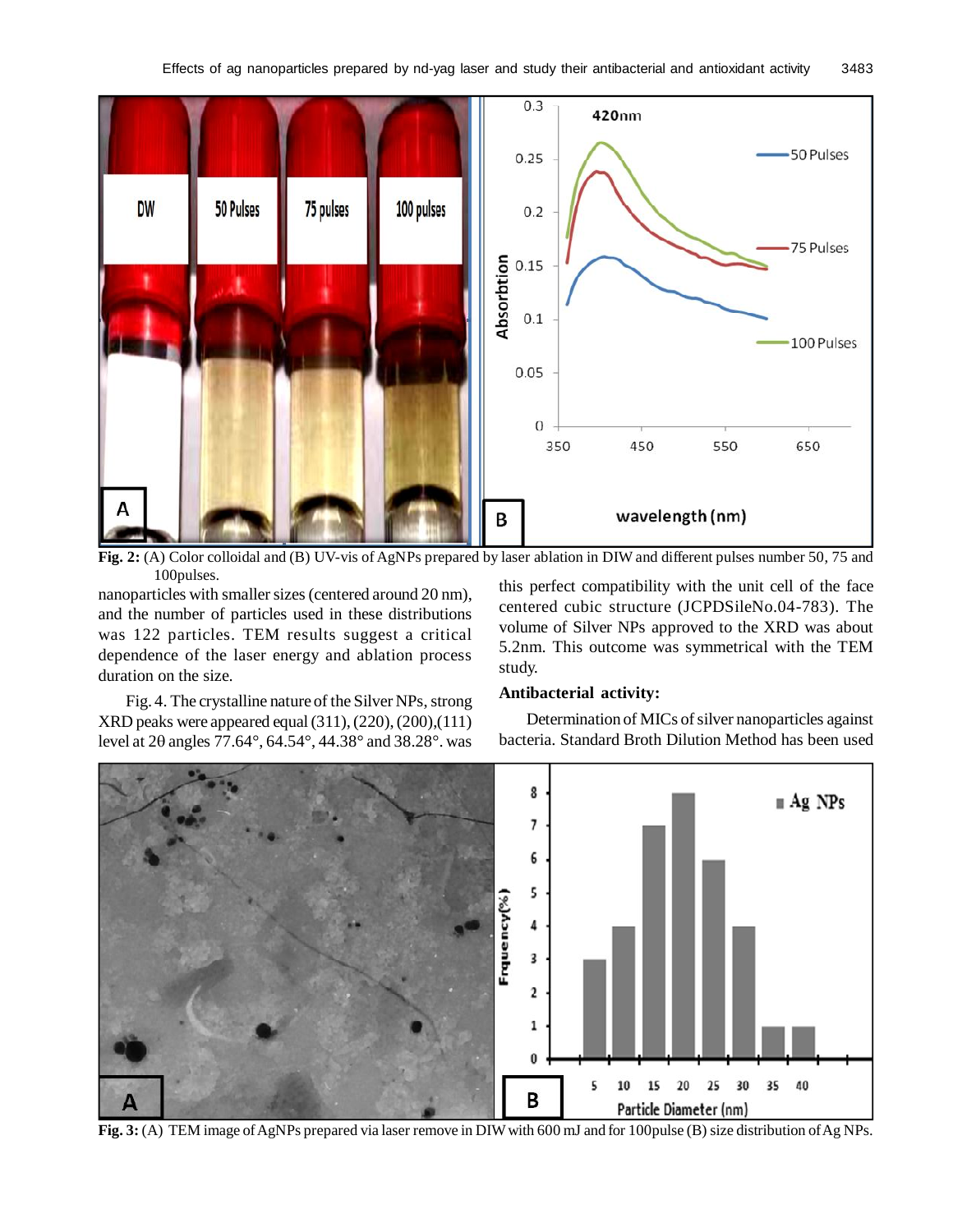to detect the inhibition activity of Ag NPs, where serial dilutions of Ag NPs (10000, 5000, 2500, 1250, 625, 312) µg/ml were prepared and the antibacterial activity was determined depending on minimum inhibitory concentration (MIC), and table 1 shown these results.

The MICs of Ag NPs were determined against nine clinical isolates of *Pseudomonas aeruginosa*. P. (1, 2 and 3). (1000 $\mu$ g/ml) was for seven isolates p. (1, 2, 3, 4, 5, 6 and 7) 4000 mg/ml for one isolate (p.8) and 2000 for one isolate (p.9). According to the results mentioned it was finished that the high active of Silver NPs with concentration (5000 $\mu$ g/ml) that inhibit growth of all the seven isolates out of the nine bacterial isolates. Previous research about the biogenic Ag NPs detected a variable pattern of inhibition activity of Ag NPs against p. aeroginosa the MIC values were 125mg/ml (Ahmadi, M., *et al*., 2017). Another study reported by parveen *et al*., (2018) that found the Minimum inhibition concentrations of silver nanoparticales were 10mg/ml for *proteus vulgaris* as example for gram negative bacteria. The mechanisms that the silver nanoparticles effected on bacteria described by many studies, as it may be due to interaction with the cell wall of bacteria that drive to the conformation of pore in these walls, the effect of NPs on the proteins in the cytoplasm of the cells which drive to damage the regulation in cell function, also the NPs can effect on the DNA replication which will disrupt the replication mechanism (Singh, K. *et al.,* 2014). The other suggestion of the mechanism of silver nanoparticles recorded in previous studies, that silver nanoparticle revealed the antibacterial effect in two ways either by their changing the membrane possibility or decrease ATP {adenosine triphosphate synthase} activities, so decrease the metabolism process; they reject the subunit of the ribosome for tRNA binding, so inhibition its biological action (Fidel Martinez-Gutierrez *et al.,* 2010).

## **Antioxidant Activity:**

The outcome appear that the color of Silver NPs - DPPH incubation solution was slightly changed following the incubation period. This is an indication of antioxidant property of Ag NPs. The Ag NPs nanoparticles were noted to have so antioxidant which detect their ability of



**Fig. 4:** X-ray diffraction pattern from Ag NPs prepared via laser ablation in DIW with 600 mJ and for 100pulse.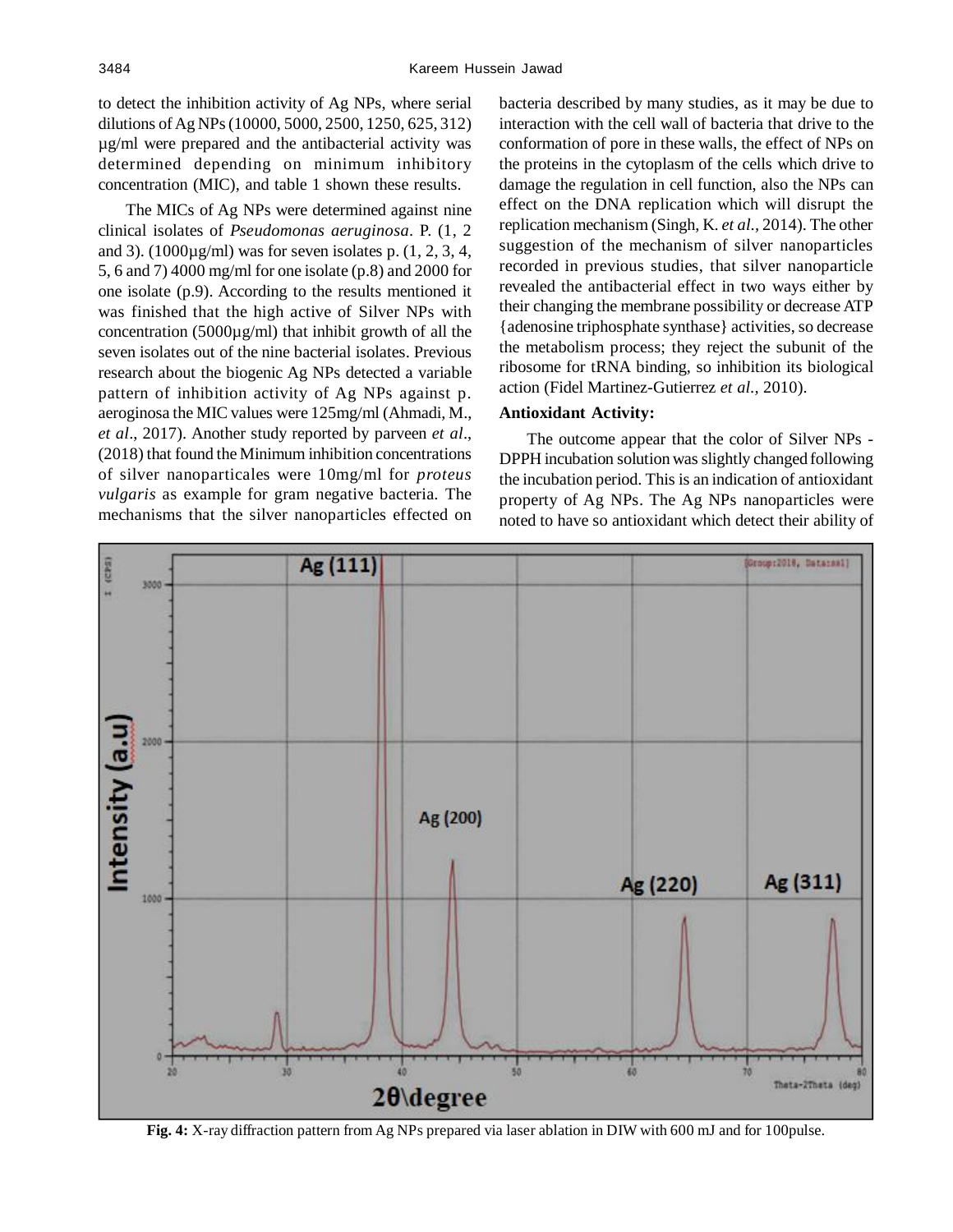|  | <b>Table 1:</b> Inhibition action of Ag NPs against clinical isolates of <i>Pseudomonas</i> |  |  |  |  |
|--|---------------------------------------------------------------------------------------------|--|--|--|--|
|  | <i>aeroginosa.</i>                                                                          |  |  |  |  |

|                                     | Silver nanoparticles concentrations |                                  |                    |                                  |                   |                   |  |  |  |
|-------------------------------------|-------------------------------------|----------------------------------|--------------------|----------------------------------|-------------------|-------------------|--|--|--|
| <b>Bacterial</b><br><b>Isolates</b> | 10000<br>$\mu g / \text{ml}$        | 5000<br>$\mu$ g/ml               | 2500<br>$\mu$ g/ml | 1 250<br>$\mu$ g/ml              | 625<br>$\mu$ g/ml | 312<br>$\mu g/ml$ |  |  |  |
| PI                                  | $^{+}$                              | $+$                              | $+$                | $+$                              |                   |                   |  |  |  |
| P <sub>2</sub>                      | $+$                                 | $\pm$                            | $+$                | $+$                              |                   |                   |  |  |  |
| P <sub>3</sub>                      | $\ddot{\phantom{1}}$                | $^{+}$                           | $+$                | $\begin{array}{c} + \end{array}$ |                   |                   |  |  |  |
| P <sub>4</sub>                      | $\pm$                               | $+$                              | $+$                | $\, +$                           |                   |                   |  |  |  |
| $\overline{P5}$                     | $\ddot{}$                           | $\begin{array}{c} + \end{array}$ | $+$                | $^{+}$                           | $+$               | ۰,                |  |  |  |
| P6                                  | $\ddot{}$                           | $\,$ + $\,$                      | $+$                | $\ddot{}$                        | Ξ                 | -                 |  |  |  |
| $\overline{P7}$                     | $\pm$                               | $+$                              | $+$                | $+$                              |                   |                   |  |  |  |
| $\overline{P8}$                     | $+$                                 | $+$                              | $+$                | $^{+}$                           | ٠                 |                   |  |  |  |
| P9                                  | $^{+}$                              | $+$                              | $+$                | $\qquad \qquad +$                | $+$               |                   |  |  |  |

\*The *G-ve* (+) means inhibition of bacterial growth,\*The *G-ve* (-) means bacterial growth.

give electrons and hence interact with free radicals more converting their to form more stable products. antioxidant nature increased with the increase in concentration of This suggests that Ag NPs nanoparticles can act against disease causing free radicals. The Ag NPs concentrations of 25, 50, 75 and 100 µg/ml are given to free radicals at 65.6, 70.0, 79.3 and 88 respectively and compared with positive control. The present results also showed that Ag NPs keep a up plane of antioxidant activity as discuss to ascorbic acid, with the up activity to the NPs synthesized as shown in Fig. 6. Such conclusions is in conformity with the results of other studies (Tsuang S. *et al.,* 2014).

# **Conclusion**

Through the current study shows that Silver

**Table 2:** Antioxidant activity of Ag NPs by DPPH assay.

|                                  |               | <b>Control</b> |               |                |          |
|----------------------------------|---------------|----------------|---------------|----------------|----------|
| NO.                              | $25 \mu g$ ml | $50 \mu g/ml$  | $75 \mu g$ ml | $100 \mu g$ ml | positive |
| П                                | 66            | 69             | 79            | 88             | 95       |
| $\overline{2}$                   | 67            | 71             | 78            | 87             | 95       |
| $\overline{\mathbf{3}}$          | 64            | 70             | 81            | 89             | 95       |
| <b>Total</b><br>of<br>scavenging | 65.6          | 70             | 79.3          | 88             | 95       |

nanoparticles possess an anti bacterial, Antioxidant Activity, and it can be used in the pharmaceutical field as a treatment of wounds and infections.

### **Acknowledgment**

I extend my thanks and appreciation to the Department of Biomedical Engineering and to all who helped me in the laboratories of the department.

### **References**

- Ahmadi, M. and M. Adibhesami (2017). The effect of Silver Nanoparticles on wounds contaminated with Pseudomonas aeroginosa in Mice:an experimental study, *Iranian Journal of pharmaceutical research: IJPR,* **16(2):** 661-669.
- Binh, N.T., D.T. Ly and N.T. Hue (2008). Quyen, L.T. Silver nanoparticles prepared by laser ablation and their optical characteristics. *Sci. Math. Phys.,* **24:** 1-5.
- Corina, C., T. Flaviu, I. Ioana, M. Cristian, I. Cornel, M. Lucian and M. Teodora

(2013). Assessment of silver nanoparticles toxicity in human red blood cells using ELISA and immunofluoresence microscopy technique. *Biotechno. Mole. Biol. Nanomed.,* **1(1):** 2330-9318.

- Fidel Martinez-Gutierrez, MSca, Peggy L. Olive, PhD b, Adriana Banuelos, PhDb, Erasmo Orrantia, PhDc, Nereyda Nino, PhDd, Elpidio Morales Sanchez, PhDe. Nanomedicine: Nanotechnology, Biology and Medicine synthesis (2010). *Characterization and evaluation of antimicrobial and cytotoxic effect of silver and tetanium nanoparticles,* **6:** 681–688.
- Graetzel, M., Von R.A. Mackay and J. Texter (1992). Electrochemistry in Colloids and Dispersions", *Weinhei,* 546.
- Gudepalya, R.R., K.S. Mallappa, R.S. Uma and Gh. Ali (2018). Review Molecules Nanoparticles: Alternatives Against Drug-Resistant Pathogenic Microbes. Department of

Biotechnology, East-West College of Science, Bangalore-5600 Karnataka, India.

- Gudiña, E.J., V. Rocha, J.A. Teixeira and L.R. Rodrigues (2010). Antimicrobial and antiadhesive properties of a biosurfactant isolated from Lactobacillus paracasei ssp paracasei A20. *Lett. In Appl. Micro.,* **50:** 419-424.
- Hodak, J.H., A. Henglein and G.V. Hartland ( 2001). Tuning the spectral and temporal response in PtAu